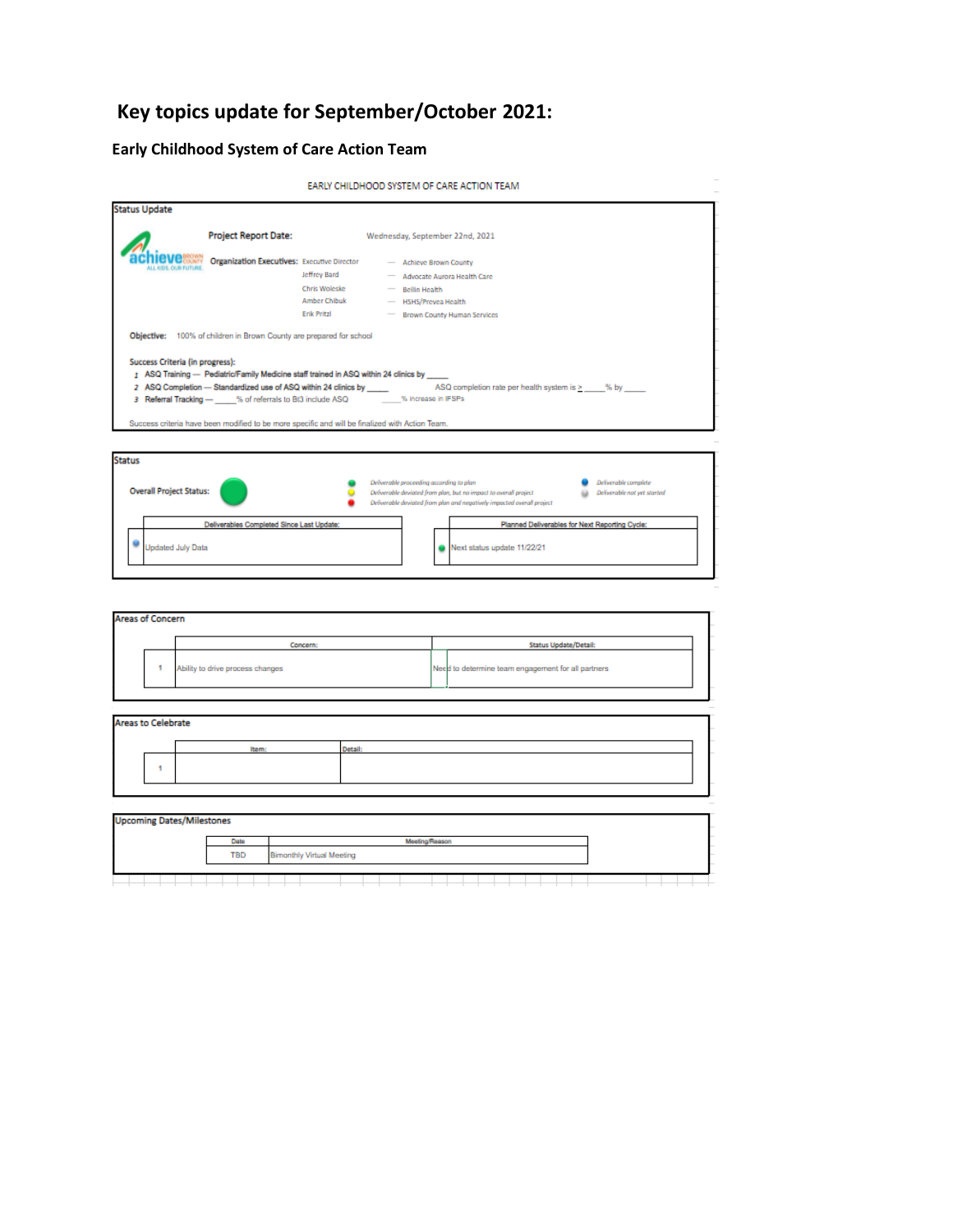# **Community Online ASQ System (COAS) Action Team**

Community Online ASQ System (COAS) Action Team

|                                                  | <b>Project Report Date:</b>                                              |                        | Wednesday, September 22nd, 2021                                                                                                                                     |
|--------------------------------------------------|--------------------------------------------------------------------------|------------------------|---------------------------------------------------------------------------------------------------------------------------------------------------------------------|
|                                                  |                                                                          |                        |                                                                                                                                                                     |
| <b>U.L. KIDS, OUR EUTURE</b>                     | <b>Organization Executives:</b> Executive Director                       |                        | <b>Achieve Brown County</b>                                                                                                                                         |
|                                                  |                                                                          | Erik Pritzl            | Brown County Human Services                                                                                                                                         |
|                                                  |                                                                          | Chris Woleske          | Bellin Health                                                                                                                                                       |
|                                                  |                                                                          | Amber Chibuk           | <b>HSHS/Prevea Health</b>                                                                                                                                           |
|                                                  |                                                                          | <b>Missy Schmeling</b> | <b>Encompass Early Care and Education</b>                                                                                                                           |
|                                                  |                                                                          | Jackie Smith           | <b>Oneida Nation</b>                                                                                                                                                |
|                                                  |                                                                          | Paula Breese           | Family & Childcare Resources N.E.W.                                                                                                                                 |
|                                                  |                                                                          | Dennis Krueger         | West De Pere School District                                                                                                                                        |
|                                                  |                                                                          |                        |                                                                                                                                                                     |
| Objective:<br>Success Criteria: To be determined | 100% of children in Brown County are prepared for school                 | <b>Stephen Murley</b>  | Green Bay Area Public Schools                                                                                                                                       |
| <b>Status</b><br><b>Overall Project Status:</b>  |                                                                          |                        | Deliverable proceeding according to plan<br>Deliverable complete<br>Deliverable deviated from plon, but no impact to overall project<br>Deliverable not yet started |
|                                                  |                                                                          |                        | Deliverable deviated from plan and negatively impacted overall project                                                                                              |
|                                                  | Deliverables Completed Since Last Update:                                |                        | Planned Deliverables for Next Reporting Cycle:                                                                                                                      |
| Help Me Grow and Unite Us                        | Details shared on data sharing option for full ASQ's in terms of WISHIN, |                        | Selection of vendor to support electronic sharing of ASQ's                                                                                                          |

|                           | Concern:                   | <b>Status Update/Detail:</b>                                                                                                   |
|---------------------------|----------------------------|--------------------------------------------------------------------------------------------------------------------------------|
|                           | COVID-19                   | Health care partners focused on public health crisis, partners' work on COAS<br>is constrained; ABC's capacity has not changed |
| $\overline{2}$            | Resources to fund solution | Despite lower estimated cost, external resources may still be needed to fund<br>COAS                                           |
|                           |                            |                                                                                                                                |
| <b>Areas to Celebrate</b> |                            |                                                                                                                                |
|                           |                            |                                                                                                                                |

| <b>Upcoming Dates/Milestones</b> |  |  |  |  |      |  |  |                                             |  |  |  |  |                       |  |  |  |  |  |  |  |  |  |  |  |
|----------------------------------|--|--|--|--|------|--|--|---------------------------------------------|--|--|--|--|-----------------------|--|--|--|--|--|--|--|--|--|--|--|
|                                  |  |  |  |  | Date |  |  |                                             |  |  |  |  | <b>Meeting/Reason</b> |  |  |  |  |  |  |  |  |  |  |  |
|                                  |  |  |  |  |      |  |  | November 16th Bimonthly Action Team Meeting |  |  |  |  |                       |  |  |  |  |  |  |  |  |  |  |  |
|                                  |  |  |  |  |      |  |  |                                             |  |  |  |  |                       |  |  |  |  |  |  |  |  |  |  |  |
|                                  |  |  |  |  |      |  |  |                                             |  |  |  |  |                       |  |  |  |  |  |  |  |  |  |  |  |
|                                  |  |  |  |  |      |  |  |                                             |  |  |  |  |                       |  |  |  |  |  |  |  |  |  |  |  |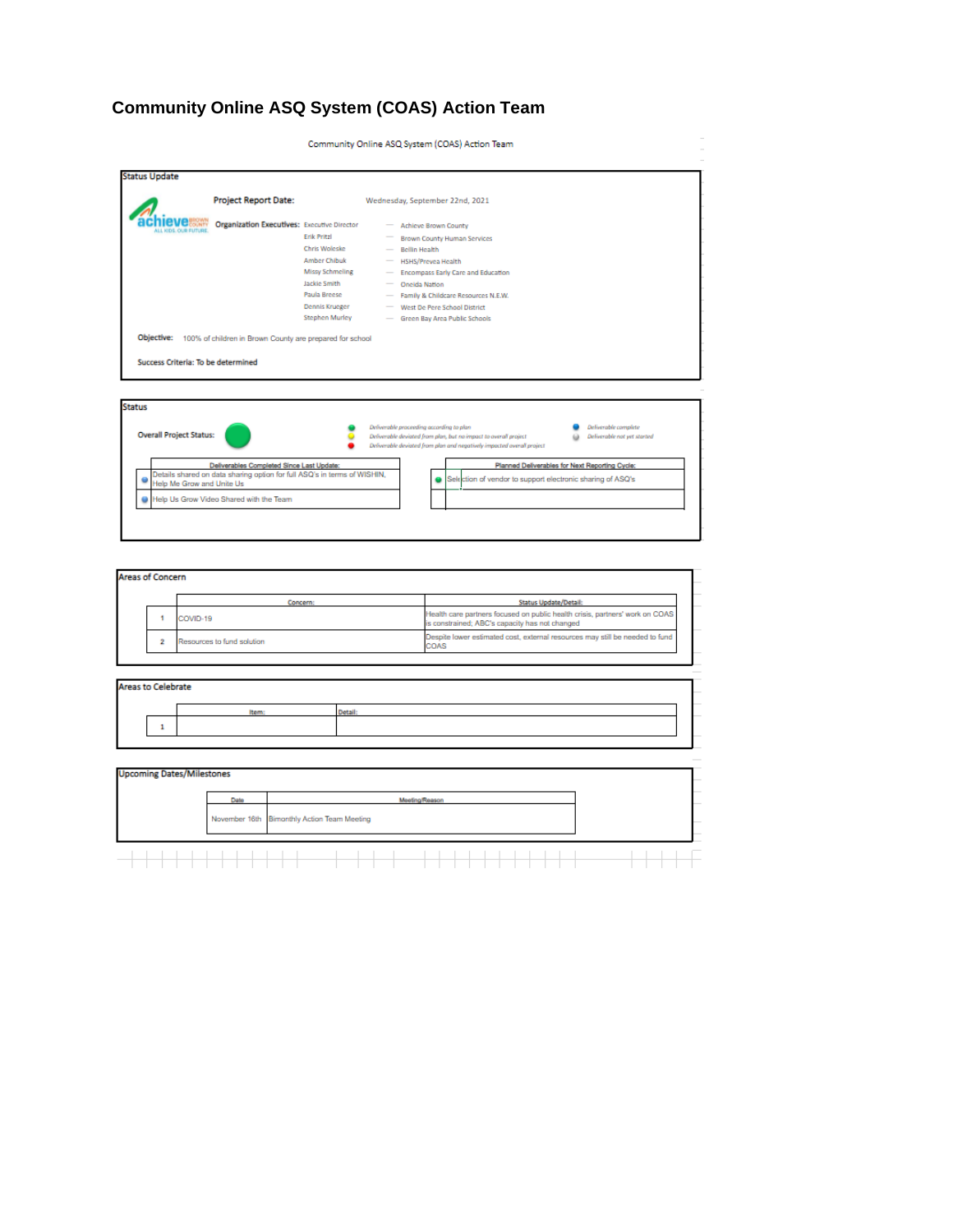#### **Graduation Task Force Action Team**

| <b>Status Update</b><br><b>Project Report Date:</b><br>Wednesday, September 22, 2021<br><b>Organization Executives:</b><br><b>Executive Director, ABC</b><br>Jackie Smith, Oneida<br>Lisa Kogan-Praska, BGCGB<br>Luke Goral, DSD<br><b>Executive Director, BBBS</b><br>Damian LaCroix, HSSD<br>Stephen Murley, GBAPS<br>Kurt Weyers, ASD<br>Objective: 100% of students in Brown County graduate high school<br>Year 4 Test Schools:<br><b>Success Criteria:</b><br>1 Year 4 Launch September 2021<br>Ashwaubenon: 1 High School, 1 Middle School<br>2 Detect process is completed at all schools<br>Denmark: 1 High School, 1 Middle School<br>3 Determine process is completed at all schools<br>Green Bay Area Public: 3 H.S., 8 Middle Schools, 1 other<br>4 Deliver process is completed at all schools<br>Howard-Suamico: 1 High School, 1 Middle School<br>5 280 students matched by March 1, 2022<br><b>Current Matches</b><br><b>Total Matches:</b><br><b>Mentoring Org:</b><br>Big Brothers Big Sisters: Six-Twelve Mentoring<br>٥<br>Boys and Girls Club: Be Great Graduate<br>٥<br>0<br>Y Achievers<br>UW Green Bay GEAR UP Partnership<br>TBD<br><b>Status</b><br>Deliverable proceeding according to plan<br>Deliverable complete<br><b>Overall Project Status:</b><br>Deliverable deviated from plan, but no impact to overall project<br>Deliverable deviated from plan and negatively impacted overall project<br>Deliverables Completed Since Last Update:<br>Planned Deliverables for Next Reporting Cycle:<br>Updated Schools List for Year 4<br>Update on UW Green Bay GEAR UP Partnership Grant<br>GTF Annual Meeting held/shared notes/slides<br>Submission<br>Process Trackers to be sent to mentoring orgs<br><b>Areas of Concern</b><br>Concern:<br><b>Status Update/Detail:</b><br>Ability of BBBS to make matches<br>Ability for matches to meet at school site (Covid)<br>1<br><b>Upcoming Dates/Milestones</b><br>Meeting/Reason<br>Date<br>September<br>Matches begin |  | <b>Graduation Task Force</b> |                             |
|------------------------------------------------------------------------------------------------------------------------------------------------------------------------------------------------------------------------------------------------------------------------------------------------------------------------------------------------------------------------------------------------------------------------------------------------------------------------------------------------------------------------------------------------------------------------------------------------------------------------------------------------------------------------------------------------------------------------------------------------------------------------------------------------------------------------------------------------------------------------------------------------------------------------------------------------------------------------------------------------------------------------------------------------------------------------------------------------------------------------------------------------------------------------------------------------------------------------------------------------------------------------------------------------------------------------------------------------------------------------------------------------------------------------------------------------------------------------------------------------------------------------------------------------------------------------------------------------------------------------------------------------------------------------------------------------------------------------------------------------------------------------------------------------------------------------------------------------------------------------------------------------------------------------------------------------------------------------------------------------------|--|------------------------------|-----------------------------|
|                                                                                                                                                                                                                                                                                                                                                                                                                                                                                                                                                                                                                                                                                                                                                                                                                                                                                                                                                                                                                                                                                                                                                                                                                                                                                                                                                                                                                                                                                                                                                                                                                                                                                                                                                                                                                                                                                                                                                                                                      |  |                              |                             |
|                                                                                                                                                                                                                                                                                                                                                                                                                                                                                                                                                                                                                                                                                                                                                                                                                                                                                                                                                                                                                                                                                                                                                                                                                                                                                                                                                                                                                                                                                                                                                                                                                                                                                                                                                                                                                                                                                                                                                                                                      |  |                              |                             |
|                                                                                                                                                                                                                                                                                                                                                                                                                                                                                                                                                                                                                                                                                                                                                                                                                                                                                                                                                                                                                                                                                                                                                                                                                                                                                                                                                                                                                                                                                                                                                                                                                                                                                                                                                                                                                                                                                                                                                                                                      |  |                              |                             |
|                                                                                                                                                                                                                                                                                                                                                                                                                                                                                                                                                                                                                                                                                                                                                                                                                                                                                                                                                                                                                                                                                                                                                                                                                                                                                                                                                                                                                                                                                                                                                                                                                                                                                                                                                                                                                                                                                                                                                                                                      |  |                              |                             |
|                                                                                                                                                                                                                                                                                                                                                                                                                                                                                                                                                                                                                                                                                                                                                                                                                                                                                                                                                                                                                                                                                                                                                                                                                                                                                                                                                                                                                                                                                                                                                                                                                                                                                                                                                                                                                                                                                                                                                                                                      |  |                              |                             |
|                                                                                                                                                                                                                                                                                                                                                                                                                                                                                                                                                                                                                                                                                                                                                                                                                                                                                                                                                                                                                                                                                                                                                                                                                                                                                                                                                                                                                                                                                                                                                                                                                                                                                                                                                                                                                                                                                                                                                                                                      |  |                              |                             |
|                                                                                                                                                                                                                                                                                                                                                                                                                                                                                                                                                                                                                                                                                                                                                                                                                                                                                                                                                                                                                                                                                                                                                                                                                                                                                                                                                                                                                                                                                                                                                                                                                                                                                                                                                                                                                                                                                                                                                                                                      |  |                              |                             |
|                                                                                                                                                                                                                                                                                                                                                                                                                                                                                                                                                                                                                                                                                                                                                                                                                                                                                                                                                                                                                                                                                                                                                                                                                                                                                                                                                                                                                                                                                                                                                                                                                                                                                                                                                                                                                                                                                                                                                                                                      |  |                              |                             |
|                                                                                                                                                                                                                                                                                                                                                                                                                                                                                                                                                                                                                                                                                                                                                                                                                                                                                                                                                                                                                                                                                                                                                                                                                                                                                                                                                                                                                                                                                                                                                                                                                                                                                                                                                                                                                                                                                                                                                                                                      |  |                              |                             |
|                                                                                                                                                                                                                                                                                                                                                                                                                                                                                                                                                                                                                                                                                                                                                                                                                                                                                                                                                                                                                                                                                                                                                                                                                                                                                                                                                                                                                                                                                                                                                                                                                                                                                                                                                                                                                                                                                                                                                                                                      |  |                              |                             |
|                                                                                                                                                                                                                                                                                                                                                                                                                                                                                                                                                                                                                                                                                                                                                                                                                                                                                                                                                                                                                                                                                                                                                                                                                                                                                                                                                                                                                                                                                                                                                                                                                                                                                                                                                                                                                                                                                                                                                                                                      |  |                              |                             |
|                                                                                                                                                                                                                                                                                                                                                                                                                                                                                                                                                                                                                                                                                                                                                                                                                                                                                                                                                                                                                                                                                                                                                                                                                                                                                                                                                                                                                                                                                                                                                                                                                                                                                                                                                                                                                                                                                                                                                                                                      |  |                              |                             |
|                                                                                                                                                                                                                                                                                                                                                                                                                                                                                                                                                                                                                                                                                                                                                                                                                                                                                                                                                                                                                                                                                                                                                                                                                                                                                                                                                                                                                                                                                                                                                                                                                                                                                                                                                                                                                                                                                                                                                                                                      |  |                              |                             |
|                                                                                                                                                                                                                                                                                                                                                                                                                                                                                                                                                                                                                                                                                                                                                                                                                                                                                                                                                                                                                                                                                                                                                                                                                                                                                                                                                                                                                                                                                                                                                                                                                                                                                                                                                                                                                                                                                                                                                                                                      |  |                              |                             |
|                                                                                                                                                                                                                                                                                                                                                                                                                                                                                                                                                                                                                                                                                                                                                                                                                                                                                                                                                                                                                                                                                                                                                                                                                                                                                                                                                                                                                                                                                                                                                                                                                                                                                                                                                                                                                                                                                                                                                                                                      |  |                              |                             |
|                                                                                                                                                                                                                                                                                                                                                                                                                                                                                                                                                                                                                                                                                                                                                                                                                                                                                                                                                                                                                                                                                                                                                                                                                                                                                                                                                                                                                                                                                                                                                                                                                                                                                                                                                                                                                                                                                                                                                                                                      |  |                              |                             |
|                                                                                                                                                                                                                                                                                                                                                                                                                                                                                                                                                                                                                                                                                                                                                                                                                                                                                                                                                                                                                                                                                                                                                                                                                                                                                                                                                                                                                                                                                                                                                                                                                                                                                                                                                                                                                                                                                                                                                                                                      |  |                              |                             |
|                                                                                                                                                                                                                                                                                                                                                                                                                                                                                                                                                                                                                                                                                                                                                                                                                                                                                                                                                                                                                                                                                                                                                                                                                                                                                                                                                                                                                                                                                                                                                                                                                                                                                                                                                                                                                                                                                                                                                                                                      |  |                              |                             |
|                                                                                                                                                                                                                                                                                                                                                                                                                                                                                                                                                                                                                                                                                                                                                                                                                                                                                                                                                                                                                                                                                                                                                                                                                                                                                                                                                                                                                                                                                                                                                                                                                                                                                                                                                                                                                                                                                                                                                                                                      |  |                              | Deliverable not yet started |
|                                                                                                                                                                                                                                                                                                                                                                                                                                                                                                                                                                                                                                                                                                                                                                                                                                                                                                                                                                                                                                                                                                                                                                                                                                                                                                                                                                                                                                                                                                                                                                                                                                                                                                                                                                                                                                                                                                                                                                                                      |  |                              |                             |
|                                                                                                                                                                                                                                                                                                                                                                                                                                                                                                                                                                                                                                                                                                                                                                                                                                                                                                                                                                                                                                                                                                                                                                                                                                                                                                                                                                                                                                                                                                                                                                                                                                                                                                                                                                                                                                                                                                                                                                                                      |  |                              |                             |
|                                                                                                                                                                                                                                                                                                                                                                                                                                                                                                                                                                                                                                                                                                                                                                                                                                                                                                                                                                                                                                                                                                                                                                                                                                                                                                                                                                                                                                                                                                                                                                                                                                                                                                                                                                                                                                                                                                                                                                                                      |  |                              |                             |
|                                                                                                                                                                                                                                                                                                                                                                                                                                                                                                                                                                                                                                                                                                                                                                                                                                                                                                                                                                                                                                                                                                                                                                                                                                                                                                                                                                                                                                                                                                                                                                                                                                                                                                                                                                                                                                                                                                                                                                                                      |  |                              |                             |
|                                                                                                                                                                                                                                                                                                                                                                                                                                                                                                                                                                                                                                                                                                                                                                                                                                                                                                                                                                                                                                                                                                                                                                                                                                                                                                                                                                                                                                                                                                                                                                                                                                                                                                                                                                                                                                                                                                                                                                                                      |  |                              |                             |
|                                                                                                                                                                                                                                                                                                                                                                                                                                                                                                                                                                                                                                                                                                                                                                                                                                                                                                                                                                                                                                                                                                                                                                                                                                                                                                                                                                                                                                                                                                                                                                                                                                                                                                                                                                                                                                                                                                                                                                                                      |  |                              |                             |
|                                                                                                                                                                                                                                                                                                                                                                                                                                                                                                                                                                                                                                                                                                                                                                                                                                                                                                                                                                                                                                                                                                                                                                                                                                                                                                                                                                                                                                                                                                                                                                                                                                                                                                                                                                                                                                                                                                                                                                                                      |  |                              |                             |
|                                                                                                                                                                                                                                                                                                                                                                                                                                                                                                                                                                                                                                                                                                                                                                                                                                                                                                                                                                                                                                                                                                                                                                                                                                                                                                                                                                                                                                                                                                                                                                                                                                                                                                                                                                                                                                                                                                                                                                                                      |  |                              |                             |
|                                                                                                                                                                                                                                                                                                                                                                                                                                                                                                                                                                                                                                                                                                                                                                                                                                                                                                                                                                                                                                                                                                                                                                                                                                                                                                                                                                                                                                                                                                                                                                                                                                                                                                                                                                                                                                                                                                                                                                                                      |  |                              |                             |
|                                                                                                                                                                                                                                                                                                                                                                                                                                                                                                                                                                                                                                                                                                                                                                                                                                                                                                                                                                                                                                                                                                                                                                                                                                                                                                                                                                                                                                                                                                                                                                                                                                                                                                                                                                                                                                                                                                                                                                                                      |  |                              |                             |
|                                                                                                                                                                                                                                                                                                                                                                                                                                                                                                                                                                                                                                                                                                                                                                                                                                                                                                                                                                                                                                                                                                                                                                                                                                                                                                                                                                                                                                                                                                                                                                                                                                                                                                                                                                                                                                                                                                                                                                                                      |  |                              |                             |
|                                                                                                                                                                                                                                                                                                                                                                                                                                                                                                                                                                                                                                                                                                                                                                                                                                                                                                                                                                                                                                                                                                                                                                                                                                                                                                                                                                                                                                                                                                                                                                                                                                                                                                                                                                                                                                                                                                                                                                                                      |  |                              |                             |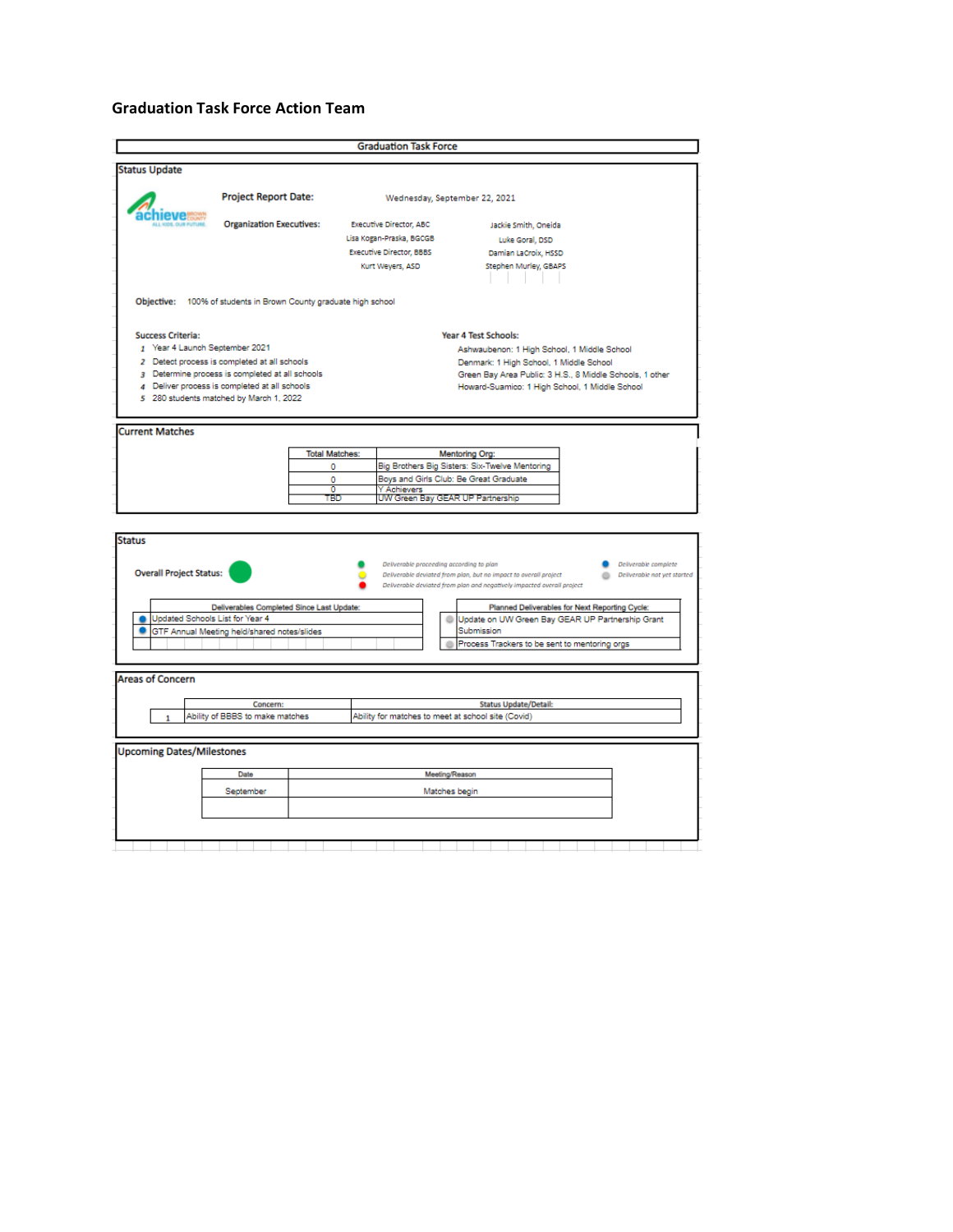# **Supporting Our Students (SOS) Action Team**

|                                |                                                            |                                                                                                                            | <b>Supporting Our Students (SOS)</b>                                   |                                                             |
|--------------------------------|------------------------------------------------------------|----------------------------------------------------------------------------------------------------------------------------|------------------------------------------------------------------------|-------------------------------------------------------------|
| <b>Status Update</b>           |                                                            |                                                                                                                            |                                                                        |                                                             |
|                                |                                                            |                                                                                                                            |                                                                        |                                                             |
|                                | <b>Project Report Date:</b>                                | Wednesday, September 22, 2021                                                                                              |                                                                        |                                                             |
|                                | <b>Organization Executives:</b>                            |                                                                                                                            |                                                                        |                                                             |
|                                |                                                            | Lisa Kogan-Praska, BGCGB                                                                                                   | Stephen Murley, GBAPS                                                  | Missy Schmeling, Encompass                                  |
|                                |                                                            | <b>Executive Director, BBBS</b>                                                                                            | Dennis Buehler, GGBCF                                                  | Robin Scott, We All Rise                                    |
|                                |                                                            | Sister Melanie Maczka, Casa ALBA                                                                                           | Amy Schaeuble, YWCA                                                    | Sean Elliott, YMCA                                          |
|                                |                                                            |                                                                                                                            |                                                                        |                                                             |
| Objective:                     |                                                            | Providing opportunities/information on trauma informed care training to support non-profit organizations serving school ag |                                                                        |                                                             |
|                                |                                                            |                                                                                                                            |                                                                        |                                                             |
| <b>Success Criteria:</b>       |                                                            |                                                                                                                            |                                                                        |                                                             |
| 1 To be decided with team      |                                                            |                                                                                                                            |                                                                        |                                                             |
| 2                              |                                                            |                                                                                                                            |                                                                        |                                                             |
| з                              |                                                            |                                                                                                                            |                                                                        |                                                             |
|                                |                                                            |                                                                                                                            |                                                                        |                                                             |
|                                |                                                            |                                                                                                                            |                                                                        |                                                             |
| 5                              |                                                            |                                                                                                                            |                                                                        |                                                             |
|                                |                                                            |                                                                                                                            |                                                                        |                                                             |
|                                |                                                            |                                                                                                                            |                                                                        |                                                             |
|                                |                                                            |                                                                                                                            |                                                                        |                                                             |
|                                |                                                            |                                                                                                                            |                                                                        |                                                             |
|                                |                                                            | Deliverable proceeding according to plan                                                                                   |                                                                        | Deliverable complete                                        |
| <b>Overall Project Status:</b> |                                                            |                                                                                                                            | Deliverable deviated from plan, but no impact to overall project       | Deliverable not yet storted                                 |
|                                |                                                            |                                                                                                                            | Deliverable deviated from plan and negatively impacted overall project |                                                             |
|                                | Deliverables Completed Since Last Update:                  |                                                                                                                            | Planned Deliverables for Next Reporting Cycle:                         |                                                             |
|                                | Trauma informed care training options sent to team members |                                                                                                                            |                                                                        | Provide an update on available trauma informed care trainir |
| <b>Status</b>                  |                                                            |                                                                                                                            |                                                                        |                                                             |

|                         |          | Concern:                         | Status Update/Detail:                               |
|-------------------------|----------|----------------------------------|-----------------------------------------------------|
|                         |          | Funding to support team needs    | Ability to secure funding to support training needs |
| $\overline{\mathbf{2}}$ | Covid 19 |                                  | Could impact on-site trainings                      |
|                         |          |                                  |                                                     |
|                         |          | <b>Upcoming Dates/Milestones</b> |                                                     |
|                         |          | Date                             | Meeting/Reason                                      |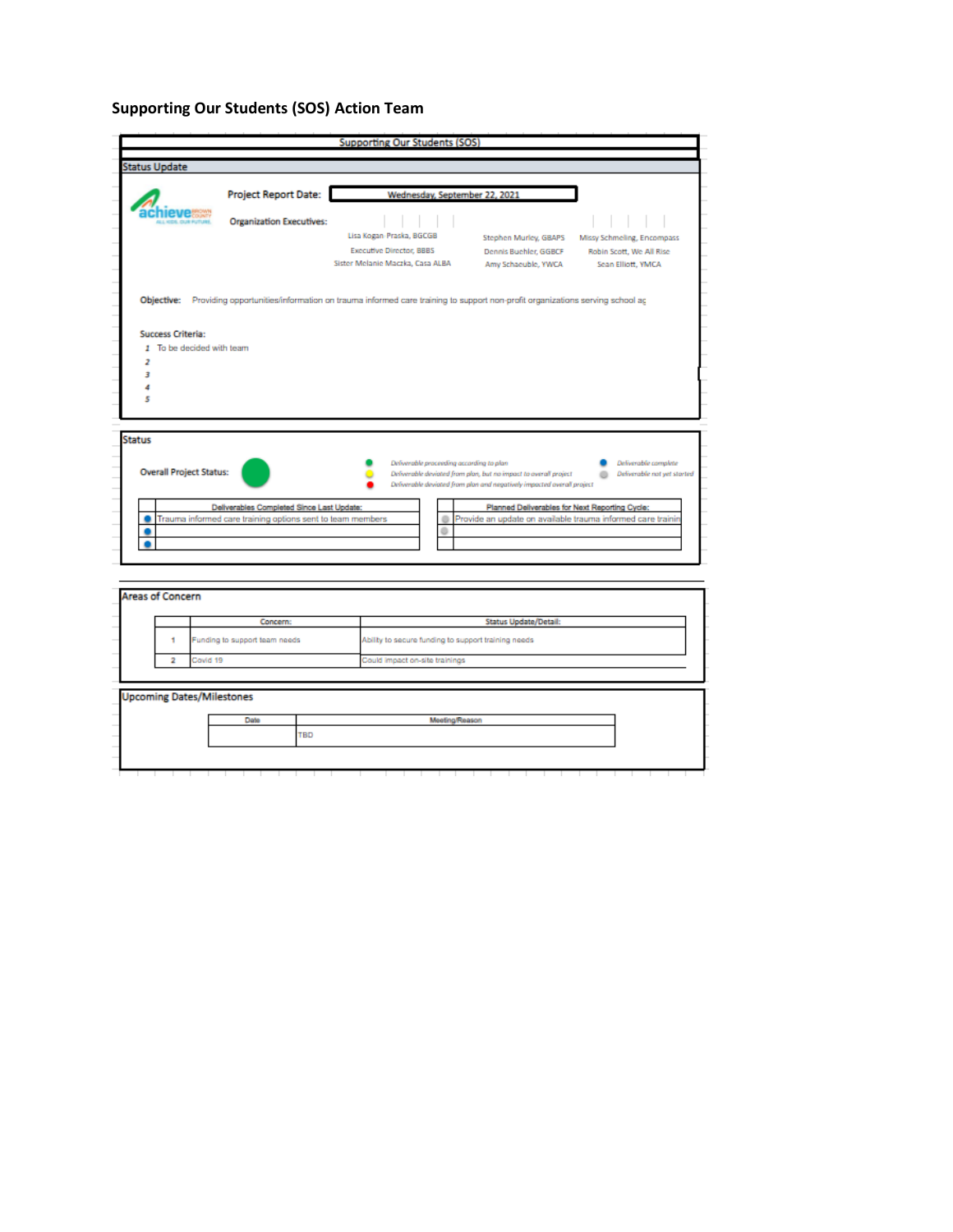#### **FAFSA Plus Action Team**



| Areas of Concern |                     |                                                                                      |
|------------------|---------------------|--------------------------------------------------------------------------------------|
|                  | Concern:            | <b>Status Update/Detail:</b>                                                         |
|                  | Impacts of COVID-19 | Timeline, Availability of Team members, resources required to push solutions forward |
|                  | Lack of Resources   | Resources needed to support FAFSA Plus Team's selected solution                      |

| Date | Meeting/Reason                                    |
|------|---------------------------------------------------|
|      | New FAFSA Cycle Opens Oct 1st                     |
|      | October 2021 FAFSA Plus Team Meeting October 2021 |
|      |                                                   |
|      |                                                   |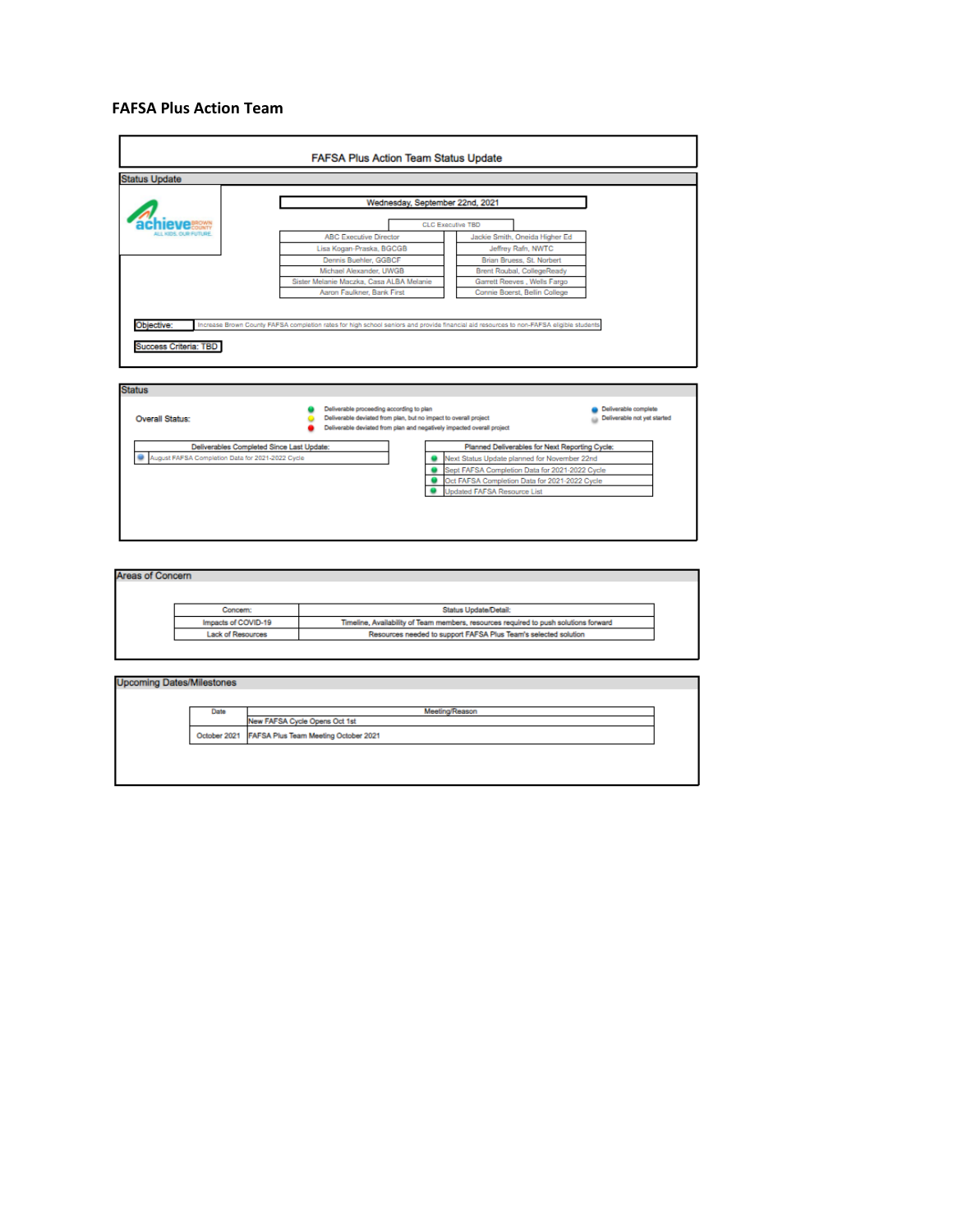#### **Digital Access Action Team**

**Digital Access Action Team Status Update** 

|                                                           | <b>Project Report Date:</b>     | Wednesday, September 22nd, 2021                                                                                                                                      |                                                                                                                               |                                                     |
|-----------------------------------------------------------|---------------------------------|----------------------------------------------------------------------------------------------------------------------------------------------------------------------|-------------------------------------------------------------------------------------------------------------------------------|-----------------------------------------------------|
| <b>U.L. KIDS, OUR FUTURE</b>                              | <b>Organization Executives:</b> | <b>Executive Director, ABC</b><br>Susan May, Fox Valley Technical College<br>Sister Melanie Maczka, Casa ALBA Melanie<br>Jeffrey Rafn, NWTC<br>Barb LaMue, New North | Stephen Murley, GBAPS<br>Jerry Murphy, NEWERA<br>Mike Alexander, UWGB<br>August Neverman, Brown County<br>Jeff Dickert, CESA7 |                                                     |
| Objective:<br>Success Criteria:<br>1 TBD<br><b>Status</b> |                                 | increase access for K-12 and post-secondary students and families to internet enabled devices and internet access as well as technological support.                  |                                                                                                                               |                                                     |
|                                                           |                                 |                                                                                                                                                                      |                                                                                                                               |                                                     |
|                                                           |                                 | Deliverable proceeding according to plan<br>Deliverable deviated from plan, but no impact to overall project                                                         |                                                                                                                               | Deliverable complete<br>Deliverable not yet started |
| <b>Overall Project Status:</b>                            |                                 | Deliverable deviated from plan and negatively impacted overall project                                                                                               |                                                                                                                               |                                                     |

| Areas of Concern |                          |                                                                                      |  |
|------------------|--------------------------|--------------------------------------------------------------------------------------|--|
|                  |                          |                                                                                      |  |
|                  | Concern:                 | <b>Status Update/Detail:</b>                                                         |  |
|                  | Impacts of COVID-19      | Timeline, Availability of Team members, resources required to push solutions forward |  |
|                  | <b>Lack of Resources</b> | Resources needed to support Digital Access Team's selected solution                  |  |
|                  |                          |                                                                                      |  |

| <b>Upcoming Dates/Milestones</b> |                                                                                       |
|----------------------------------|---------------------------------------------------------------------------------------|
| Date                             | Meeting/Reason                                                                        |
| Monthly Meeting Cadence          | October will be a full length meeting; November will be a shorter/update only meeting |
|                                  |                                                                                       |

#### **Brown County COVID-19 Collective Response Team**

- The team is now meeting every other month in order share information about services offered in response to the Covid-19 pandemic as well as to share unmet needs in the community
- Resource concerns that were shared at this September meeting were staffing shortages and increase in rent for some low income community members
- Unite Us was the guest speaker and introduced the attendees to the Unite Us Referral Platform for the social sector

## **3 rd Grade Reading Equity Summit Planning Team**

- The Summit is planned for October of 2022 and will be held at the Resch Expo Center
- This is a join effort between the Brown County Library and ABC
- Two ABC Board Members are serving on the planning committee, Sister Melanie of Casa Alba and Carla of the Wrightstown School District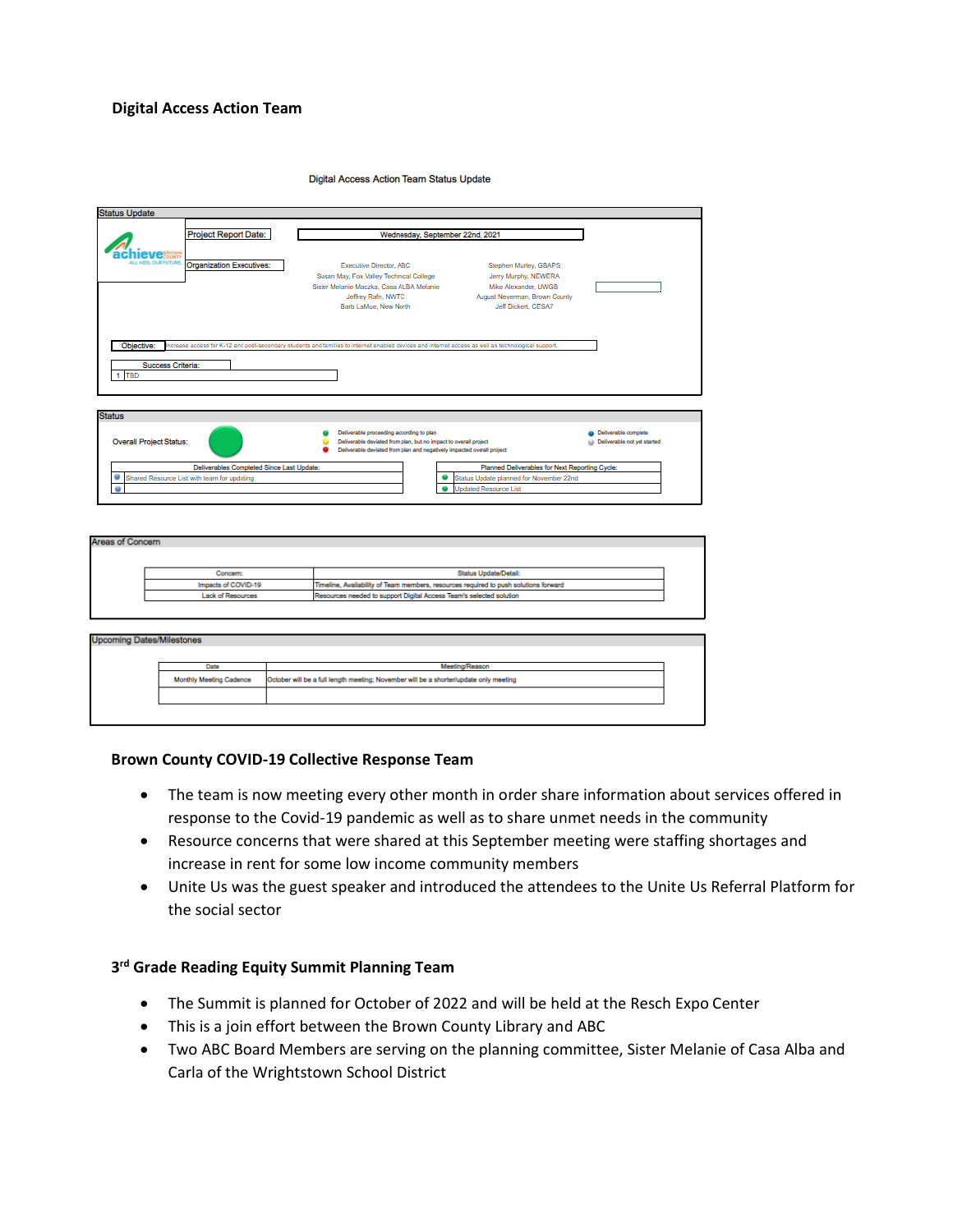### **Evidence-Based Decision Making**

- **Data Communication Updates:** 
	- o Board Portal has been completed and tested
	- o Blog post completed for Postsecondary Enrollment. Annual decline deepened in 2020.
- Map Updates:
	- o Viewed demo of backend with SysLogic and ABC admins
- Shared Services:
	- o Census School Mapping Tool: U.S. Census 2020 release date for census block data pushed back from October to December
	- o DPI has created a SharePoint folder for secure transfer of data across DPI and all Wisconsin Strive organizations
	- $\circ$  Received employment visuals from Racine for adapting to Brown County on our website
- Community Outcomes Dashboard:
	- o Postsecondary enrollment data is complete. Update in progress for all other outcomes with target of 12/31/21 for release of new dashboard.
- Graduation Task Force Evaluation: Presented evaluation data and equity data at August 27<sup>th</sup> team meeting. Key evaluation outcomes:



### **Community Information System (CIS)**

- Brown County Population Health Collaborative (Roster Sharing):
	- o Executing Community Organization (CP, Curative Connections, Innovative) HIPAA Business Associate Agreement. Working with WISHIN to establish connection with CIS to send over Lakeland Care and Inclusa data. Health care enhancements still underway for HSHS/Prevea and Advocate Aurora. Legal still underway for all three health systems.
	- o Once Community Org legal is in place, we will give SysLogic 3-4 week notice to kickoff data sprint.
- Connections for Mental Wellness (Mental Health Data):
	- o Rebecca Fairman, Bree Decker, and Christian met with HSHS/Prevea, Advocate Aurora, and Foundations. Determined that patient information, visit information, provider degree and license, and referral data would be feasible. Determined that separate legal agreements are